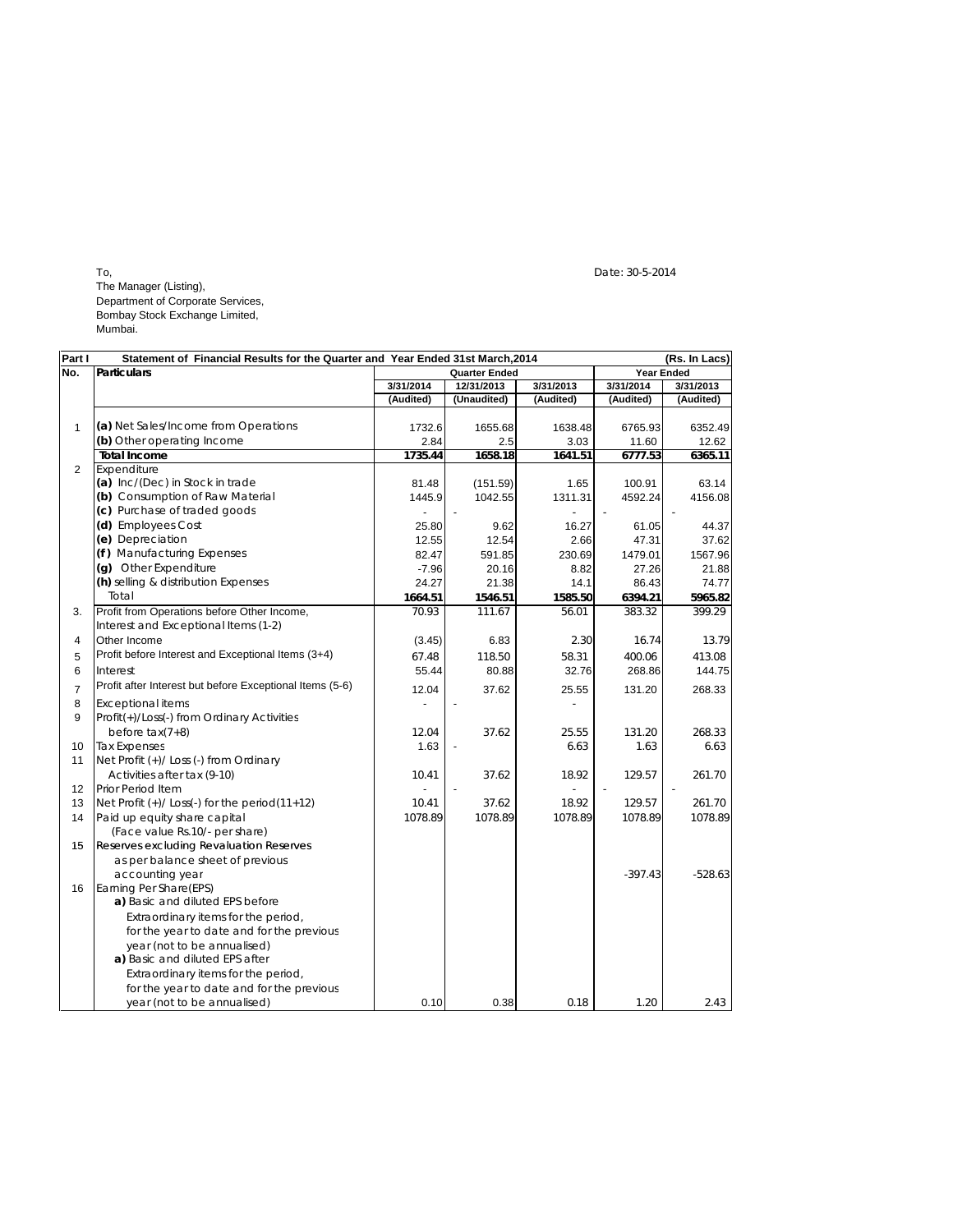|                | Select information for the Quarter ended 31st March, 2014<br><b>PART II</b> |                      |            |            |            |            |  |  |
|----------------|-----------------------------------------------------------------------------|----------------------|------------|------------|------------|------------|--|--|
| <b>Sr. Nol</b> | <b>Particulars</b>                                                          | <b>Quarter Ended</b> |            |            | Year Ended |            |  |  |
|                |                                                                             | 3/31/2014            | 12/31/2013 | 3/31/2013  | 3/31/2014  | 3/31/2013  |  |  |
| Α              | <b>IPARTICULARS OF SHAREHOLDING</b>                                         |                      |            |            |            |            |  |  |
|                | Public shareholding                                                         |                      |            |            |            |            |  |  |
|                | a) No. of Shares                                                            | 578620               | 578620     | 578620     | 578620     | 578620     |  |  |
|                | b) Percentage of Shareholding                                               | 5.36%                | 5.36%      | 5.36%      | 5.36%      | 5.36%      |  |  |
| 2              | <b>Promoters and promoter group</b>                                         |                      |            |            |            |            |  |  |
|                | Shareholding **                                                             |                      |            |            |            |            |  |  |
|                | a) Pledged/Encumbered                                                       |                      |            |            |            |            |  |  |
|                | - Number of shares                                                          | <b>NIL</b>           | <b>NII</b> | <b>NIL</b> | <b>NIL</b> | <b>NIL</b> |  |  |
|                | Percentage of shares (as a% of total shareholding of                        |                      |            |            |            |            |  |  |
|                | promoter amd promoter group)                                                | N.A.                 | N.A.       | N.A.       | N.A.       | N.A.       |  |  |
|                | Percentage of shares (as a% of total share capital of                       |                      |            |            |            |            |  |  |
|                | the Company)                                                                | N.A.                 | N.A.       | N.A.       | N.A.       | N.A.       |  |  |
|                | b) Non-encumbered                                                           |                      |            |            |            |            |  |  |
|                | - Number of Shares                                                          | 10210266             | 10210266   | 10210266   | 10210266   | 10210266   |  |  |
|                | Percentage of shares (as a% of total shareholding of                        |                      |            |            |            |            |  |  |
|                | promoter and promoter group)                                                | 100%                 | 100%       | 100%       | 100%       | 100%       |  |  |
|                | Percentage of shares (as a% of total share capital of                       |                      |            |            |            |            |  |  |
|                | the Company)                                                                | 94.64%               | 94.64%     | 94.64%     | 94.64%     | 94.64%     |  |  |

|   | <b>Particulars</b>                             | Quarter<br>Ended<br>31-3-2014 |
|---|------------------------------------------------|-------------------------------|
| в | <b>INVESTOR COMPLAINTS</b>                     |                               |
|   | Pending at the beginning of the quarter        | Nil                           |
|   | Received during the quarter                    | Nil                           |
|   | Disposed during the quarter                    | Nil                           |
|   | Remaining unresolved at the end of the quarter | Nil                           |